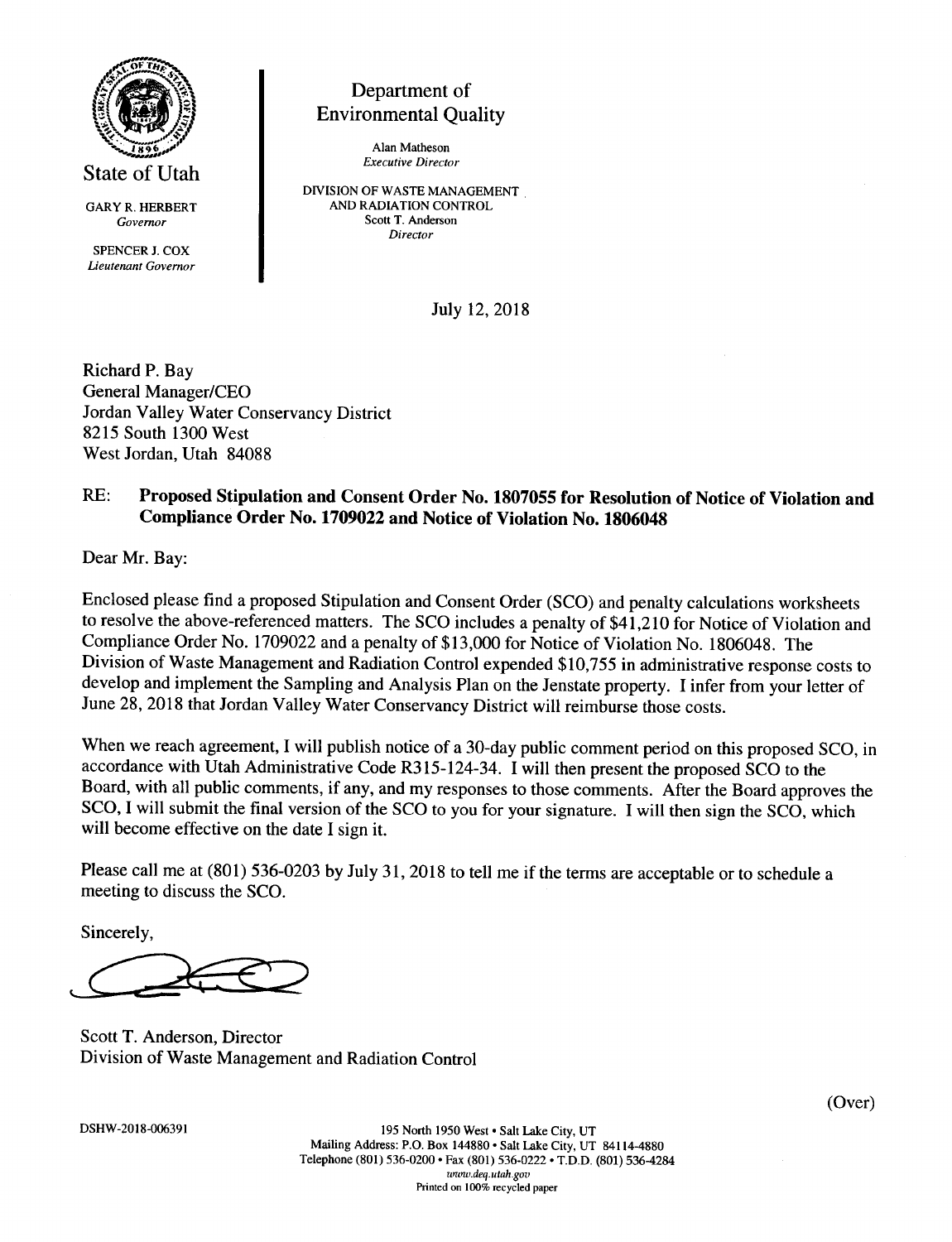#### STA/EGC/KI

Enclosure: Proposed Stipulation and Consent Order Penalty Narrative (DSHW-2O I 8-006389) Penalty Worksheet (DSHW-20 I 8-006390)

c: Greggory J. Savage; Ray, Quinney and Nebeker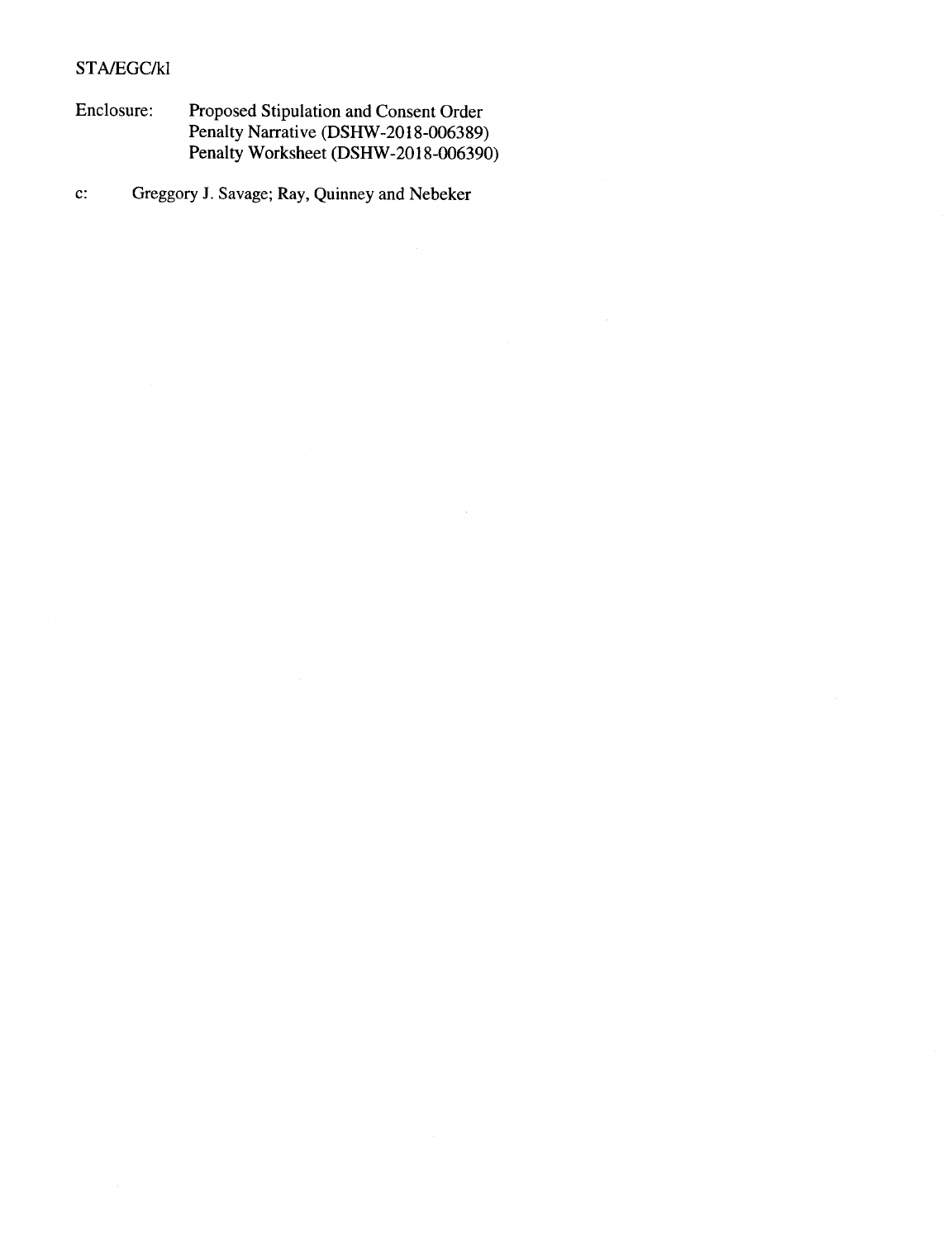$\ddot{\cdot}$  $\ddot{\cdot}$ 

 $\ddot{\cdot}$  $\ddot{\cdot}$ 

In the Matter of:

Jordan Valley Water Conservancy District, Notice of Violation and Compliance Order No. 1709022 and Notice of Violation No. 1806048

#### PROPOSED STIPULATION AND CONSENT ORDER

No.1807055

---oo0oo---

## I. JURISDICTION AND PARTIES

- 1. This Stipulation and Consent Order (SCO) is made and entered into pursuant to the authority vested in the Director of the Utah Division of Waste Management and Radiation Control (Director), in accordance with the Utah Solid and Hazardous Waste Act (Act), Utah Code Ann. §19-6-101, et seq. The Director has jurisdiction over the subject matter of this Consent Order pursuant to Utah Code Ann. \$19-6-112.
- 2. This SCO is made and entered into by the Director and Jordan Valley Water Conservancy District (JVWCD).
- 3. Pursuant to Utah Code Ann. \$19-6-104(1)(f), because this SCO will result in a civil penalty in excess of \$25,000, the Waste Management and Radiation Control Board must review and approve or disapprove the SCO.

### II. FINDINGS

- 4. JVWCD is a Utah special services district.
- 5. JVWCD is a "person" as defined in Utah Code Ann. \$ 19-1-103(4) and is subject to all applicable provisions of the Utah Administrative Code (the Rules), the Act, and the Permit.
- 6. Notice of Violation and Consent Order No. 1709022 (the 2017 NOV/CO) was issued to JVWCD on September 22,2017.
- 7. JVWCD filed a Request for Agency Action challenging the 2017 NOV/CO on October 20, 2017.
- 8. Notice of Violation No. 1806048 was issued to JVWCD on June 20, 2018.

### III. STIPULATION AND CONSENT ORDER

9. The parties now wish to fully resolve the 2017 NOV/CO and the 2018 NOV without further administrative or judicial proceedings.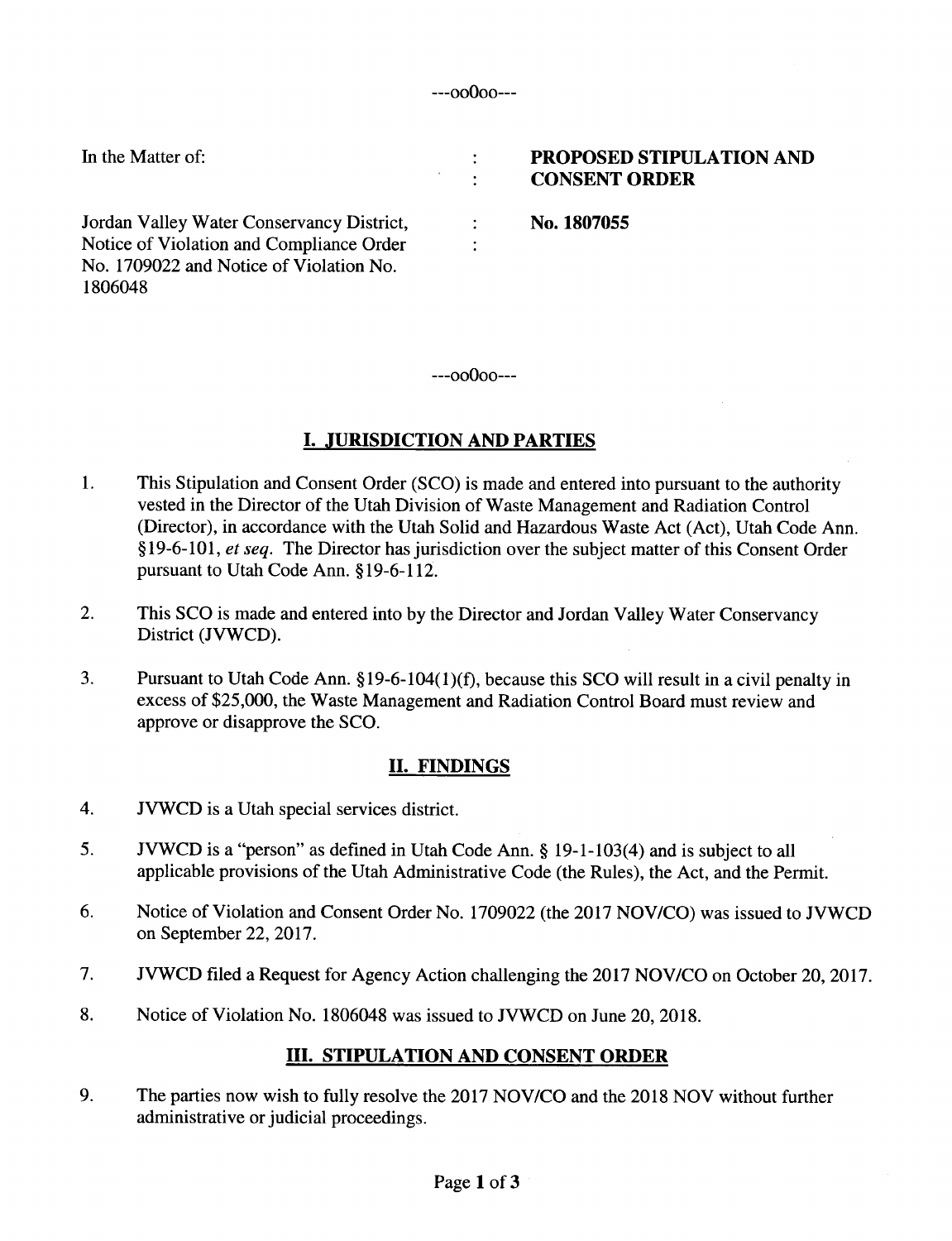- 10. In full settlement of the violations alleged in the 2017 NOV/CO, JVWCD shall pay a penalty of \$41,210.
- 11. In full settlement of the violation alleged in the 2018 NOV, JVWCD shall pay a penalty of \$13,000.
- T2, JVWCD shall pay the Director's \$10,755 administrative response costs for preparation and implementation of the Sampling and Analysis Plan.
- 13. Within 30 days of the Effective Date (as defined below), JVWCD agrees as follows:
	- a. JVWCD shall pay a penalty in the sum of \$54,210, by check made payable to the Division of Waste Management and Radiation Control, delivered or mailed to Scott T. Anderson, Director, Division of Waste Management and Radiation Control, Department of Environmental Quality, P.O. Box 144880, Salt Lake City, Utah 84114-4880; and
	- b. JVIVCD shall pay to the Division of Waste Management Radiation Control, past administrative response costs in the sum of \$10,755 by check made payable to the Division of Waste Management and Radiation Control, delivered or mailed to Scott T. Anderson, Director, Division of Waste Management and Radiation Control, Department of Environmental Quality, P.O. Box 144880, Salt Lake City, Utah, 84114-4880.

# IV. EFFECT OF CONSENT ORDER; EFFECTIVE DATE

- The Director and JVWCD recognize that this SCO has been negotiated in good faith and that by entering into this SCO, JVWCD does not admit, and retains the right to controvert in any subsequent proceedings other than proceedings to implement or enforce this SCO, the validity of the matters addressed in this SCO. JVWCD agrees to comply with and be bound by the terms of this SCO and further agrees that it will not contest the basis or validity of this SCO or its terms. t4.
- Except as specifically provided in this SCO, this SCO resolves the 2017 NOV/CO and the 2018 NOV and releases JVWCD from any and all liability and claims under the authority of the Director and the Board for civil penalties that may be sought by the Director, or past administrative or other response costs that may have been incurred by the Director, arising from the matters addressed in this SCO. Nothing in this SCO shall limit the power and authority of the Director to take, direct, or order all actions necessary, in connection with future violations of the Act, or the applicable Rules, to protect human health, welfare, or the environment. Further, nothing in this SCO shall prevent the Director or the Board from seeking legal or equitable relief to enforce the terms of this SCO or from taking other legal or equitable action as they deem appropriate and necessary in connection with future violations of the Act. 15.
- As of the effective date, this SCO will be a final administrative order subject to the civil enforcement provisions of Utah Code Ann. \$ 63G-4-501 and other applicable law, including Utah Code Ann. \$ 19-6-113. 16.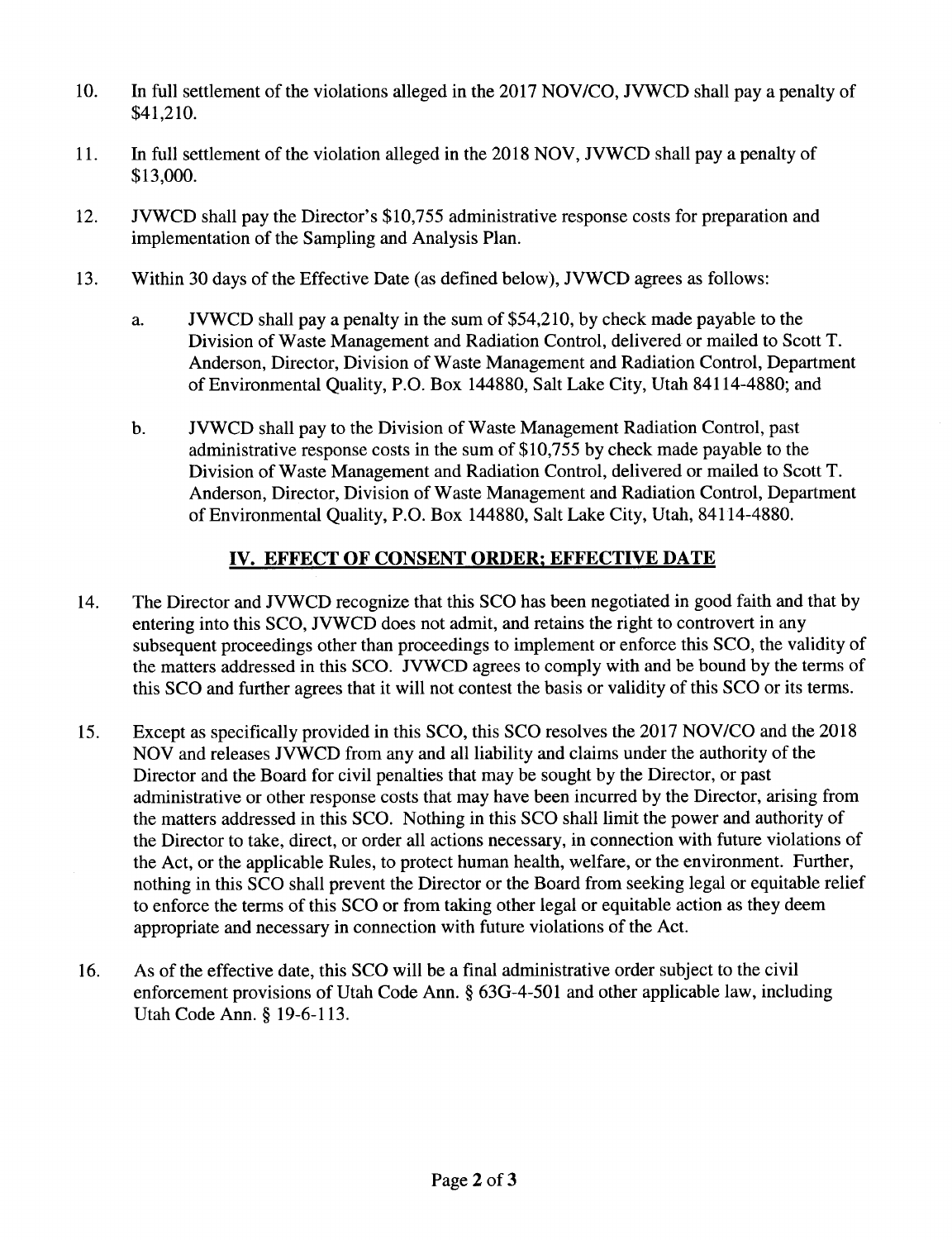I7. By entering into this SCO, JVWCD withdraws its Requests for Agency Action filed in response to the 2017 NOV/CO.

Jordan Valley Water Conservancy District Division of Waste Management and Radiation Control

Richard P. Bay<br>
General Manager/CEO<br>
Scott T. Anderson, Director<br>
Division of Waste Managem Division of Waste Management and Radiation Control

DATE: DATE:

 $\mathbf{s}$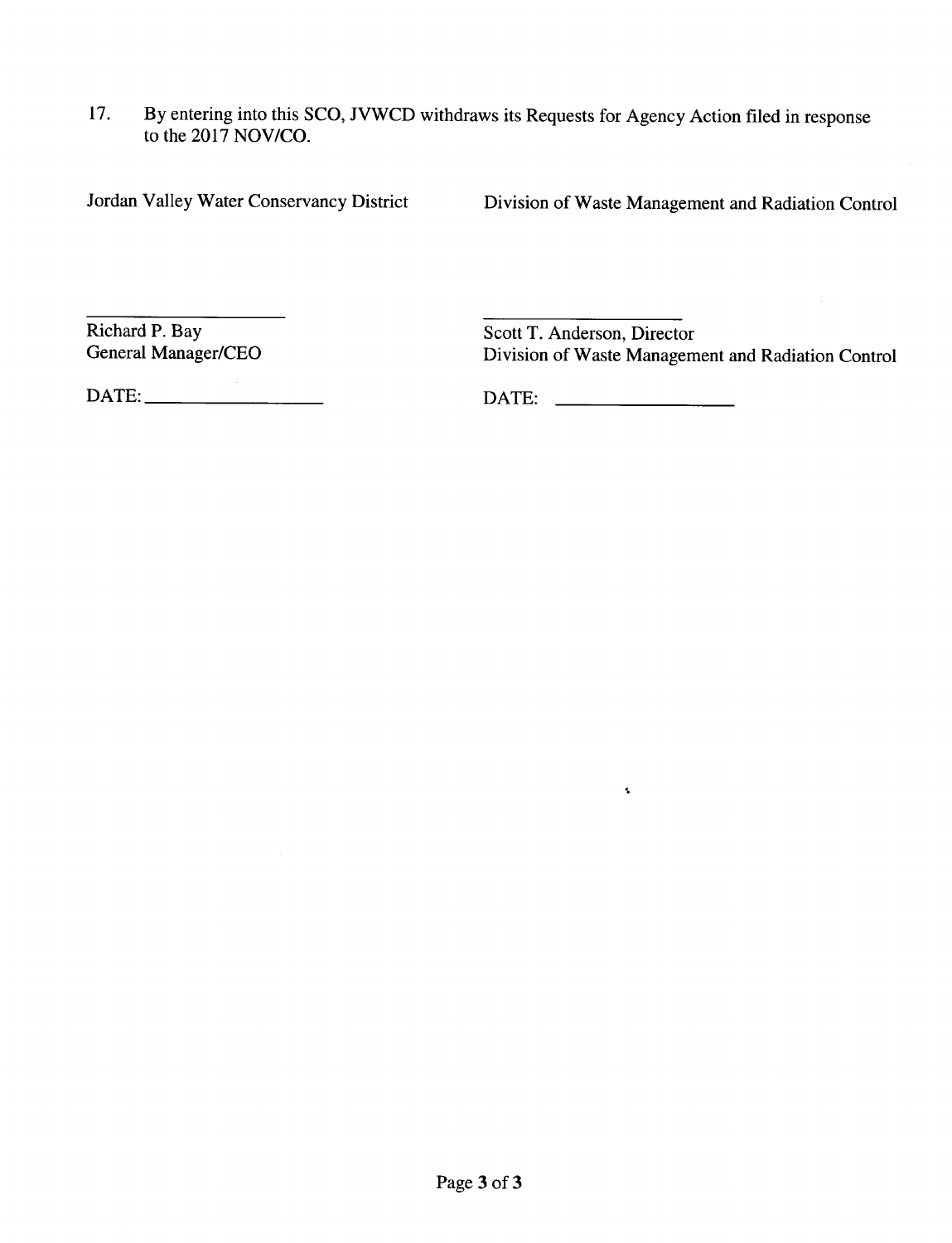NOV # 1709022 Violation Number 1

Violation Description: Failing to Have Required Wording on Containers

- 1. Gravity Based Penalty
- (a) Potential for Harm Moderate. Without the proper labeling, the waste had the potential to be mismanaged. In fact, three drums were mismanaged, being sent offsite as a nonhazardous waste. The required labeling would have indicated that the contents of the drums were hazardous waste.
- (b) Extent of Deviation Major. There were three metal drums that contained spent blast media that failed the toxicity characteristic leaching procedure (TCLP) for lead. All three drums lacked the required wording.
- (c) Multiple/Multi-day  $N/A$
- 2. Adjustment Factors (if applicable) –
- (a) Good faith  $-N/A$
- (b) Willfulness/Negligence  $N/A$
- (c) History of Compliance or Noncompliance N/A
- (d) Ability to pay  $N/A$
- (e) Other Unique Factors -
- 3. Economic Benefit -
- 4. Recalculation of Penalty based on New Information -

### TOTAL: \$4,940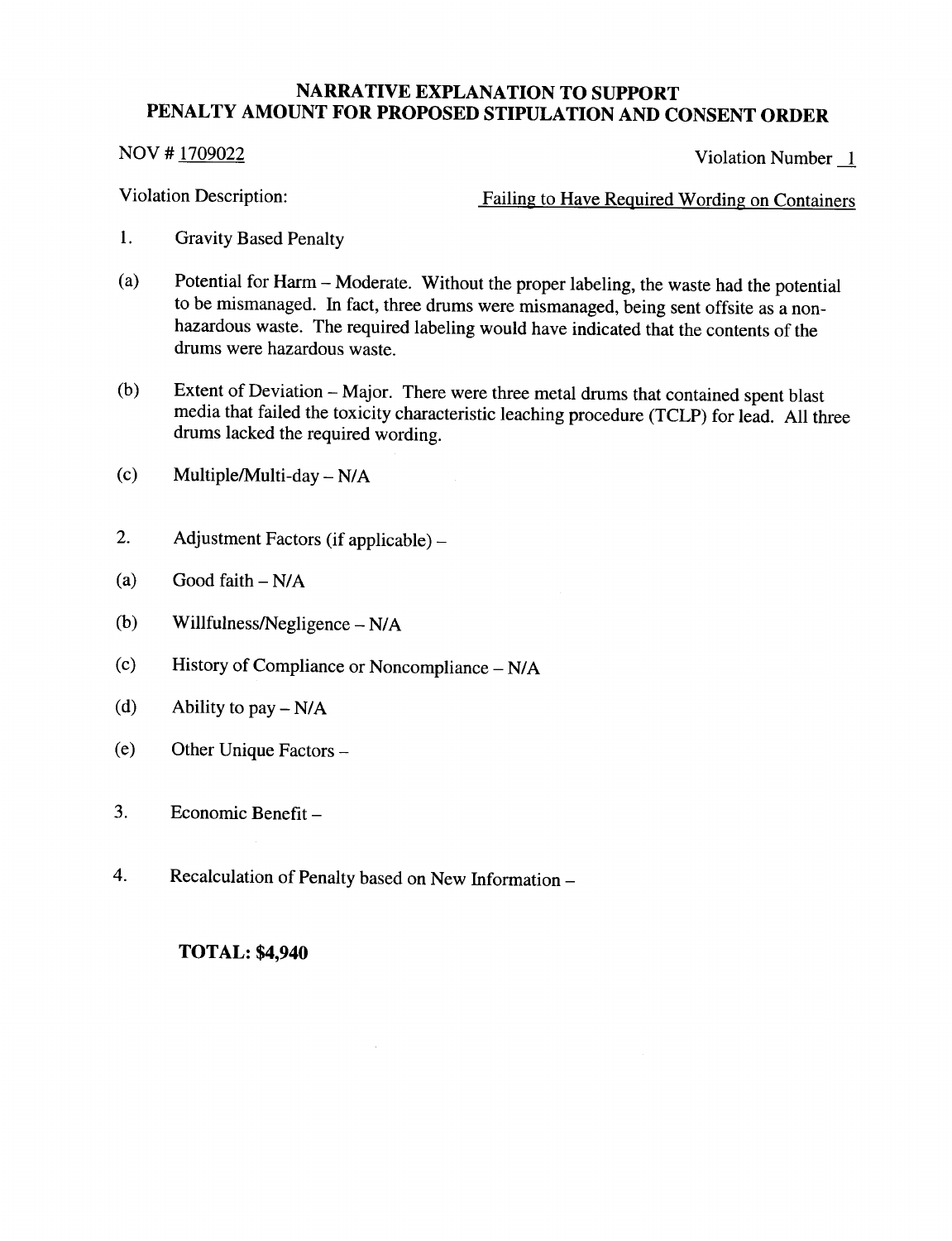$NOV # 1709022$  Violation Number 2

Violation Description: Failing to Apply the Date Accumulation Began on Containers

- 1. Gravity Based Penalty
- (a) Potential for Harm Minor. The date of accumulation began did not significantly affect the management of the containers.
- (b) Extent of Deviation Major. All three drums that failed TCLP for lead lacked the date accumulation began.
- $(c)$  Multiple/Multi-day N/A
- 2. Adjustment Factors (if applicable) –
- $(a)$  Good faith  $-$
- (b) Willfulness/Negligence  $-$
- (c) History of Compliance or Noncompliance N/A
- (d) Ability to  $pay -$
- (e) Other Unique Factors -
- 3. Economic Benefit -
- 4. Recalculation of Penalty based on New Information -

TOTAL: \$1,170

(attach additional sheets if necessarv)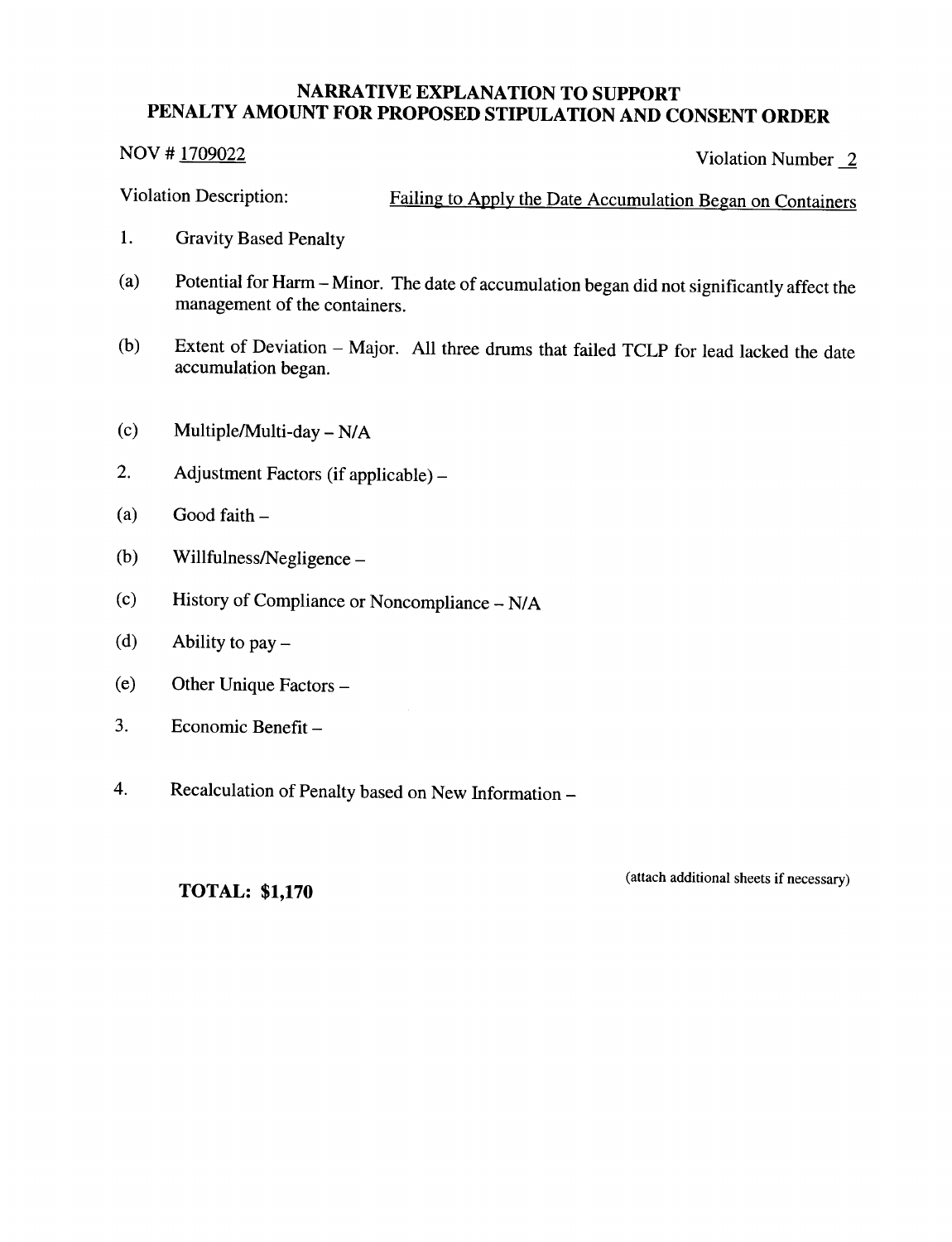NOV # 1709022 Violation Number 3

Violation Description: Failing to Obtain an EPA ID Number

- 1. Gravity Based Penalty
- (a) Potential for Harm Major. The RCRA program requires the tracking of waste from the point of generation to the disposal facility. This is the "cradle to grave" concept of waste management and is the backbone of the RCRA program. The mechanism for tracking the waste from the cradle to grave is the EPA ID number. Since an EPA ID number was not obtained, the tracking of the waste was not possible.
- (b) Extent of Deviation Major. JVWCD failed to obtain an EPA ID number as required.
- $(c)$  Multiple/Multi-day –
- 2. Adjustment Factors (if applicable) -
- $(a)$  Good faith  $-$
- (b) Willfulness/Negligence  $-$
- (c) History of Compliance or Noncompliance -
- (d) Ability to pay  $-N/A$
- (e) Other Unique Factors -
- 3. Economic Benefit- Considered, but found not appropriate.
- 4. Recalculation of Penalty based on New Information -

#### TOTAL: \$11,700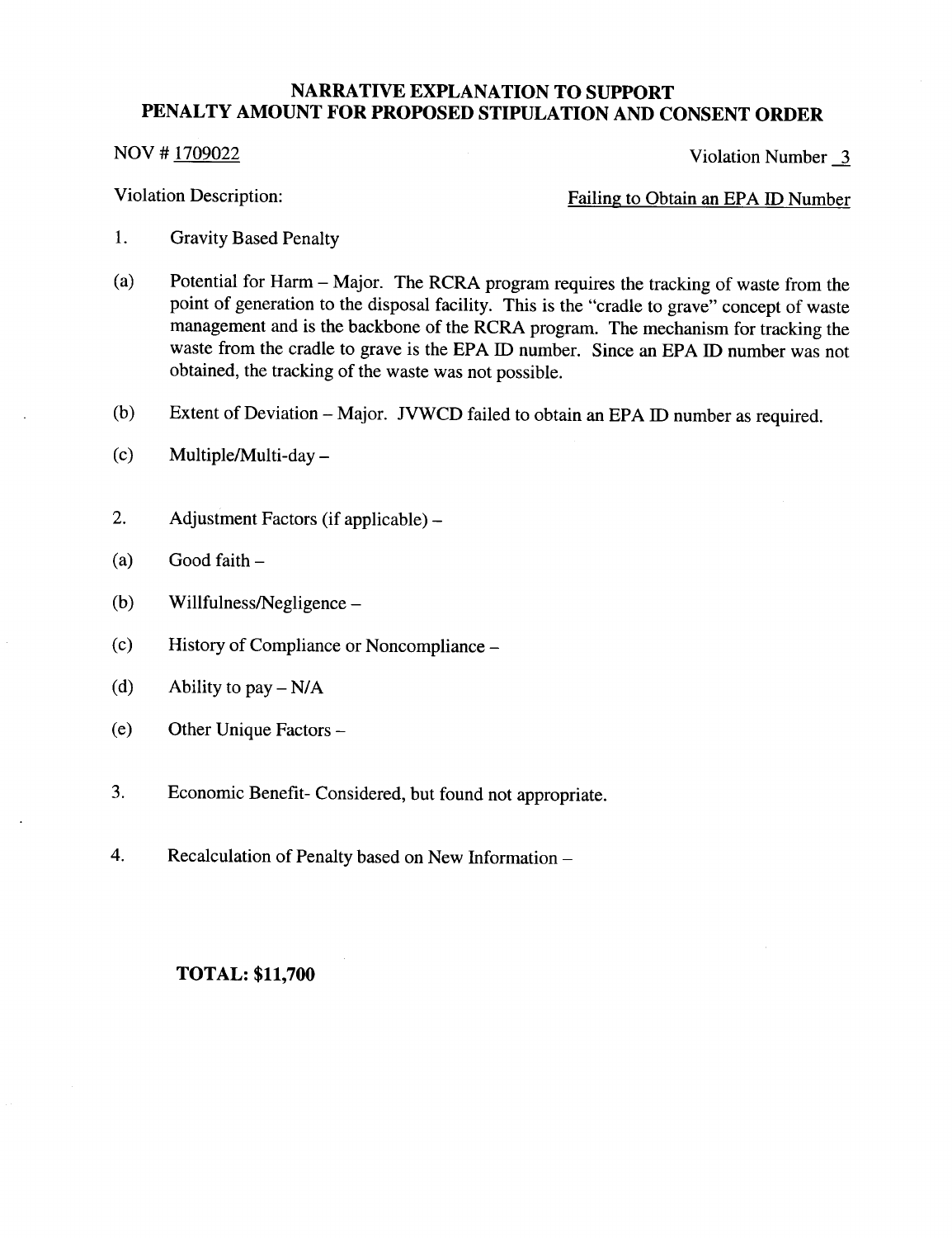#### NOV # 1709022

Violation Number 4

Violation Description:

Transporting Hazardous Waste Without a Manifest

- l. Gravity Based Penalty
- (a) Potential for Harm Major. The RCRA program requires the tracking of waste from the point of generation to the disposal facility. This is the "cradle to grave" concept of waste management and is the backbone of the RCRA program. A key component of the tracking process is the use of the uniform hazardous waste manifest. The manifest contains important information, identifying the waste for those who transport the waste and for the treatment storage and disposal facility. The information is also used in hazard communication in the event of an accident. Three drums containing hazardous waste were shipped from the point of generation without the use of a manifest.
- (b) Extent of Deviation – Major. All three drums that failed TCLP for lead were shipped without a uniform hazardous waste manifest.
- Multiple/Multi-day  $N/A$ (c)
- Adjustment Factors (if applicable) 2.
- Good faith  $-$ (a)
- Willfulness/Negligence -(b)
- History of Compliance or Noncompliance N/A (c)
- Ability to pay  $N/A$ (d)
- Other Unique Factors -(e)
- Economic Benefit-Considered, but determined not to be applicable. 3.
- Recalculation of Penalty based on New Information 4.

TOTAL: \$11,700

(attach additional sheets if necessarv)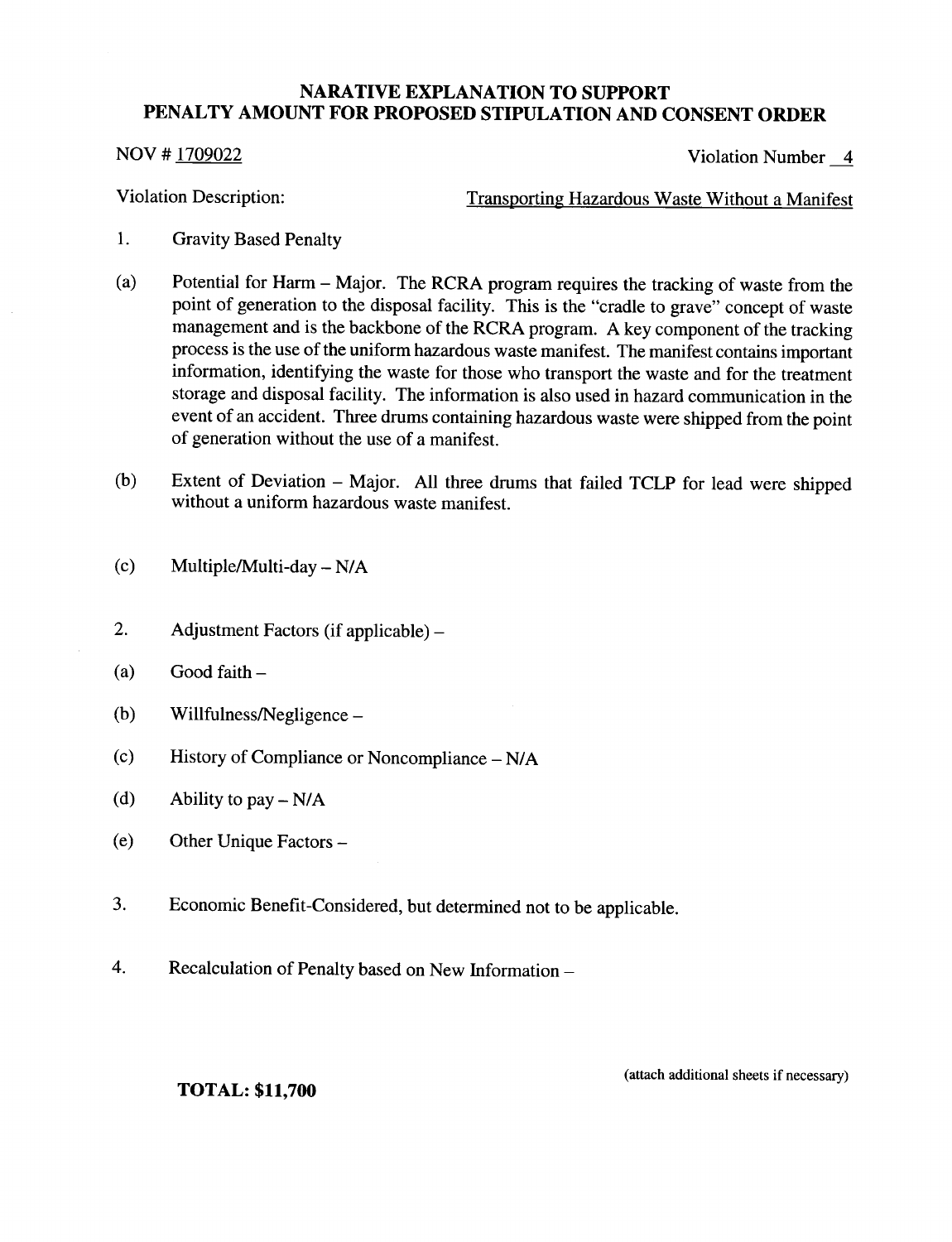#### NOV # 1709022

Violation Number 5

Violation Description:

Disposing of Solid Waste without a Permit

- 1. Gravity Based Penalty
- (a) Potential for Harm Major. When solid waste is disposed of without a permit, there is <sup>a</sup> significant possibility that it will be disposed of in a manner that could harm human health or the environment. Appropriate management standards and engineering controls would not be applied to avoid those harms. In this case, the waste was placed on the ground surface at a residence, which was across the street from a daycare facility. The Safety Data Sheet (SDS) indicates that the blast media, even before use, presents an inhalation hazard. Analysis of samples taken by the Division indicated that the spent blast media contained high levels of hexavalent chromium, a known carcinogen. Further, the concentration of the hexavalent chromium exceeds the values established in the Regional Screening Levels for a residential setting.
- Extent of Deviation Major. JVWCD did not obtain a permit to dispose solid waste on the property. (b)
- Multiple/Multi-day  $-$ (c)
- Adjustment Factors (if applicable) 2.
- Good faith  $N/A$ (a)
- Willfulness/Negligence -(b)
- History of Compliance or Noncompliance N/A (c)
- Ability to  $pay N/A$ (d)
- Other Unique Factors -(e)
- Economic Benefit-Considered but not calculated due to the difficulty in determining the amount of benefit. 3.
- Recalculation of Penalty based on New Information 4.

(attach additional sheets if necessary)

TOTAL: \$11,700